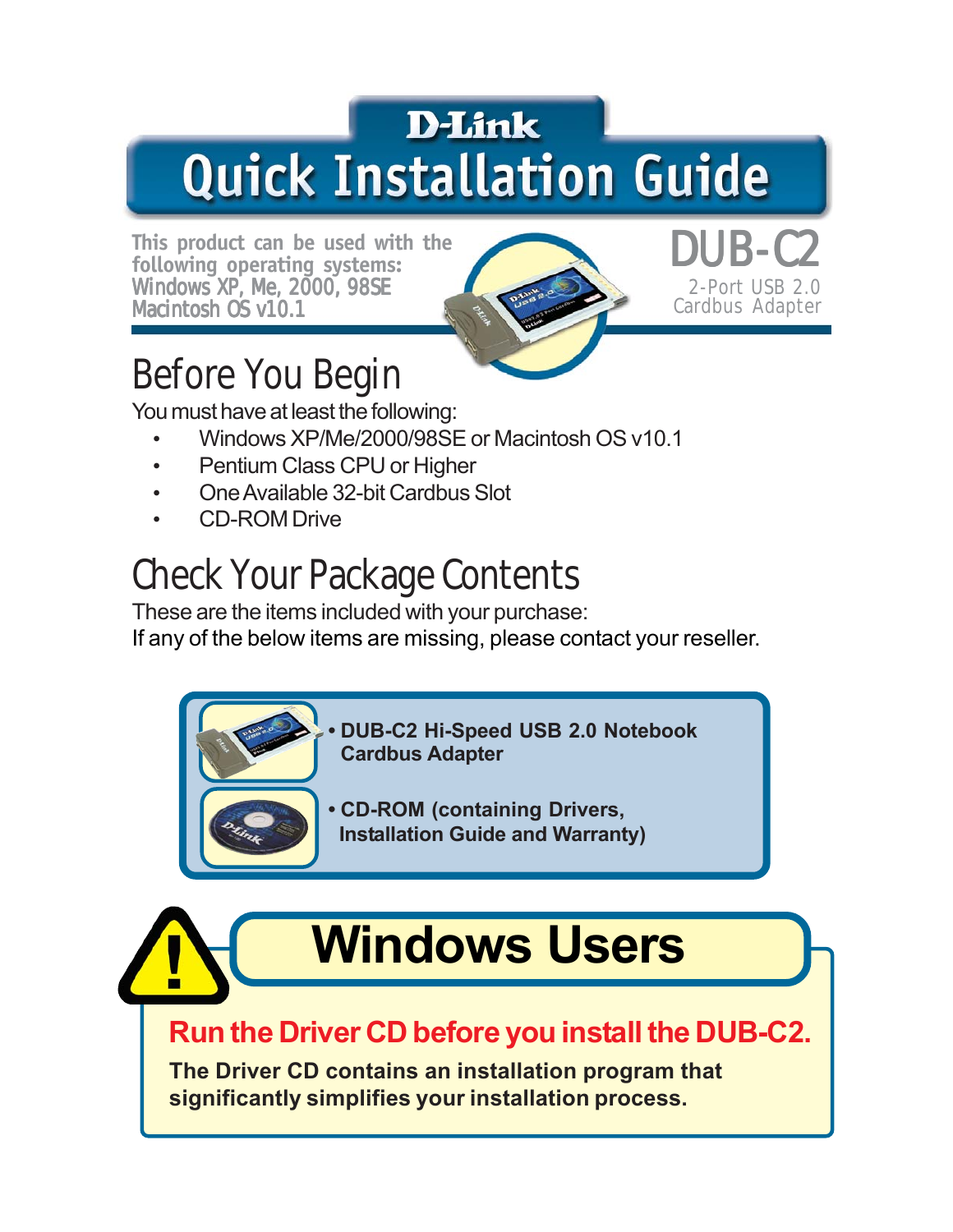

**Mac users please proceed to the last section of this guide.**

**Turn on your computer and** insert the **D-Link DUB-C2 Driver CD** in the CD-ROM drive.

Click **Install Driver**



If the Autorun screen does not automatically start, click on **Start** > **Run**, enter "**D:\Autorun.exe**" and click **OK**. "**D**" represents the letter of your CD-ROM drive. Replace it if your CD-ROM drive is a different letter.

USB 2.0 Driver Setup

|                                                       | Setup detected that your computer has a Cardbus controller.                                                                                                                                                                                                                                                                                                                                                                                                                                                                                                                                                                      |
|-------------------------------------------------------|----------------------------------------------------------------------------------------------------------------------------------------------------------------------------------------------------------------------------------------------------------------------------------------------------------------------------------------------------------------------------------------------------------------------------------------------------------------------------------------------------------------------------------------------------------------------------------------------------------------------------------|
| Only <b>Windows 98</b> users<br>will see this screen. | Setup will now install an eject utility for your USB 2.0 cardbus adapter. This utility will<br>ĸ<br>display the eject icon pictured to the right in the Windows status tray when the<br>adapter is inserted.<br><b>BLIKTES 205PM</b><br>itled -<br>To eject your USB 2.0 cardbus adapter, simply left click on the eject icon<br>Eject USB 2.0 Cardbus Card<br>$\mathbf{8}$ 1:55 PM<br>TOMP THAT THE LONG WIND<br>Then select "Eject USB 2.0 Cardbus Card" to safely remove your USB 2.0 cardbus adapter.<br>When the adapter can be safely removed, the following dialog will pop up:<br>Eject USB 2.0 Cardbus Card<br>$\infty$ |
|                                                       | You may now safely remove your USB 2.0 Cardbus Adapter.                                                                                                                                                                                                                                                                                                                                                                                                                                                                                                                                                                          |
|                                                       | ÖK                                                                                                                                                                                                                                                                                                                                                                                                                                                                                                                                                                                                                               |
|                                                       | After you click "OK" you may safely remove your USB 2.0 cardbus adapter.                                                                                                                                                                                                                                                                                                                                                                                                                                                                                                                                                         |
| <b>Click Next</b>                                     | <b>Next</b>                                                                                                                                                                                                                                                                                                                                                                                                                                                                                                                                                                                                                      |
| Only <b>Windows XP</b> users<br>will see this screen. | <b>Software Installation</b><br>The software you are installing has not passed Windows Logo<br>testing to verify its compatibility with Windows XP. [Tell me why<br>this testing is important.                                                                                                                                                                                                                                                                                                                                                                                                                                   |
|                                                       | Continuing your installation of this software may impair<br>or destabilize the correct operation of your system<br>either immediately or in the future. Microsoft strongly<br>recommends that you stop this installation now and<br>contact the software vendor for software that has<br>passed Windows Logo testing.                                                                                                                                                                                                                                                                                                            |
| <b>Click Continue Anyway</b>                          | <b>STOP</b> Installation<br>Continue Anyway                                                                                                                                                                                                                                                                                                                                                                                                                                                                                                                                                                                      |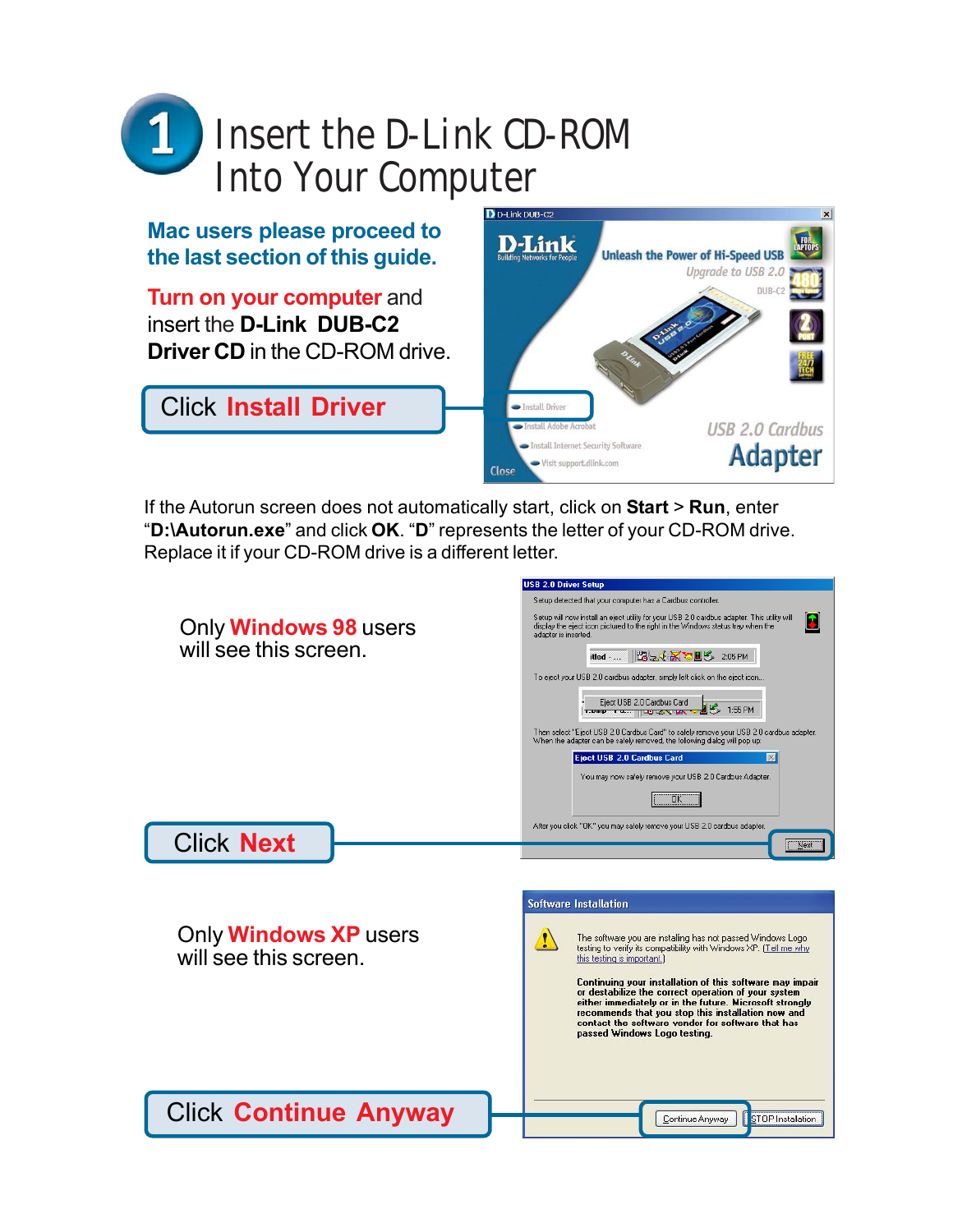Select **No** and **Shut Down** Your Computer

| <b>Finished</b> |                                                                             |
|-----------------|-----------------------------------------------------------------------------|
|                 | Setup has finished copying files to your computer.                          |
|                 | Before the changes made can take effect, you must restart Windows.          |
|                 | C Yes, I want to restart my computer now.                                   |
|                 | No, I will restart my computer later.                                       |
|                 | Remove any disks from their drives, and then click Close to complete setup. |
|                 | Close<br>< Back<br>Cancel                                                   |

# **Installing The DUB-C2 USB 2.0 Cardbus Adapter Into Your Computer**

**Make sure your computer is completely turned OFF before installing the DUB-C2.**

Locate an available cardbus slot and insert the DUB-C2 into the cardbus slot.

Н



**Turn On** your computer.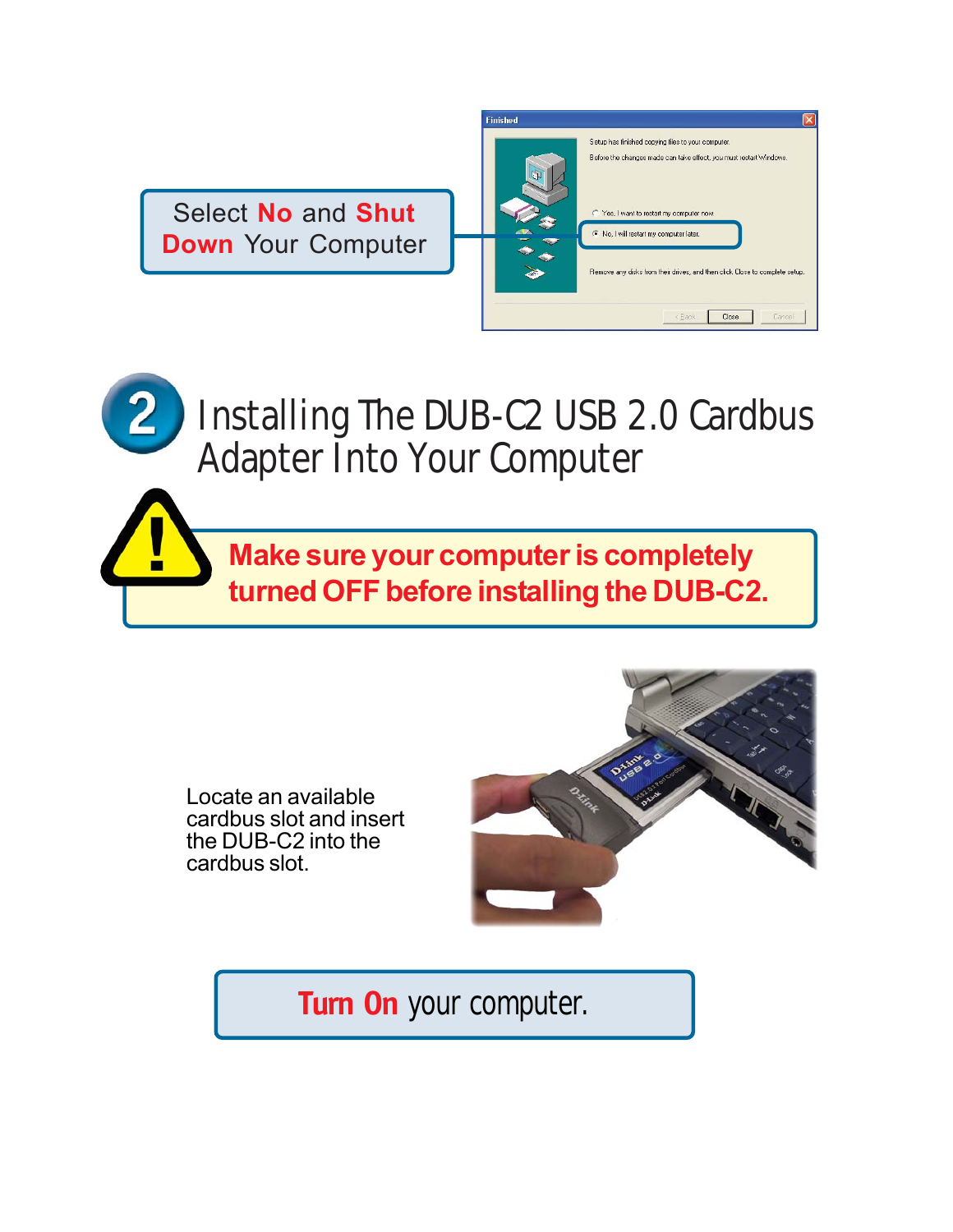

#### **Windows XP Users**

Follow these steps to complete installation under Windows XP for each device that Windows prompts you to install.

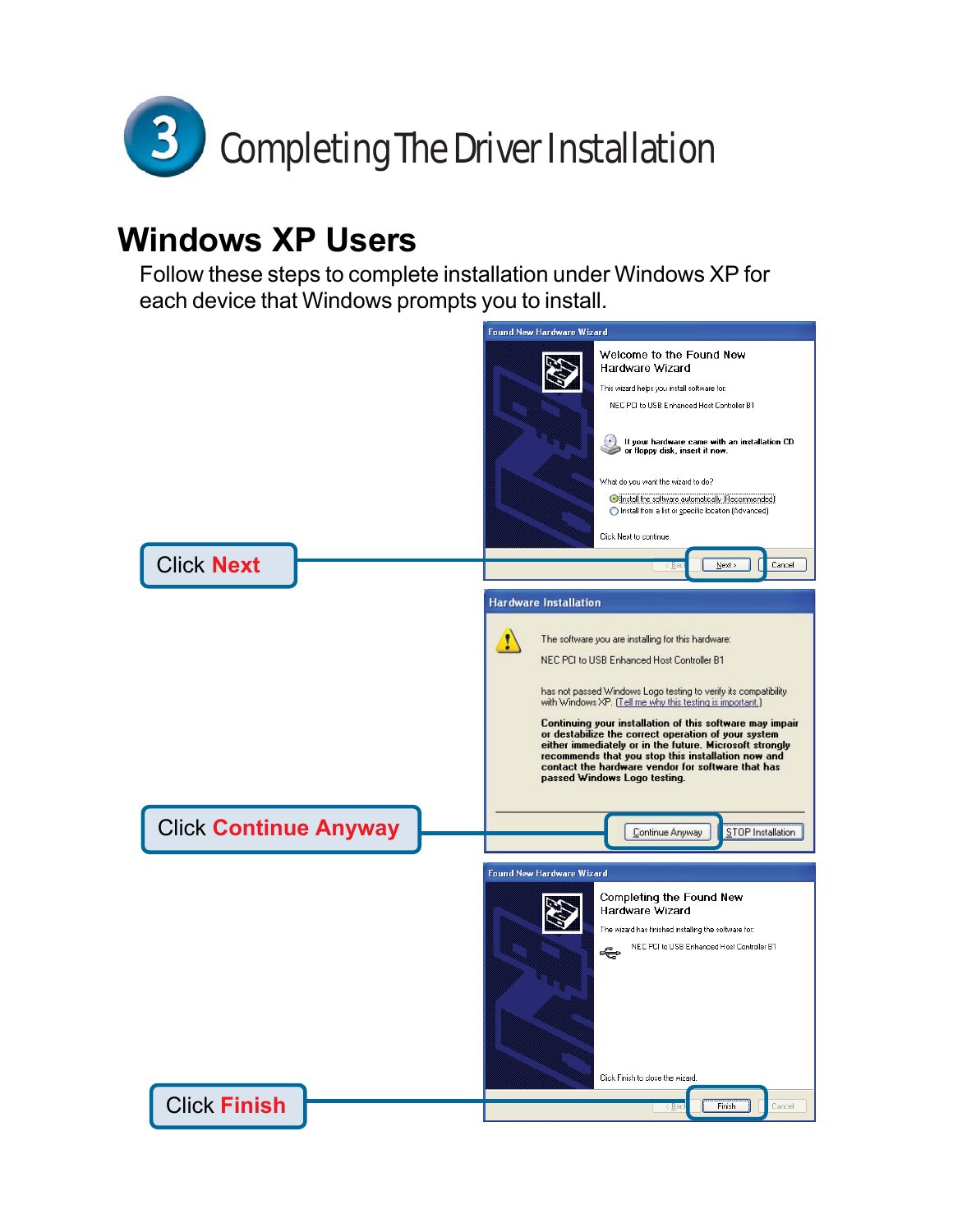

### **Windows 2000 & Me Users**

The DUB-C2 driver installation will proceed automatically for Windows 2000 & Me users while Windows is starting.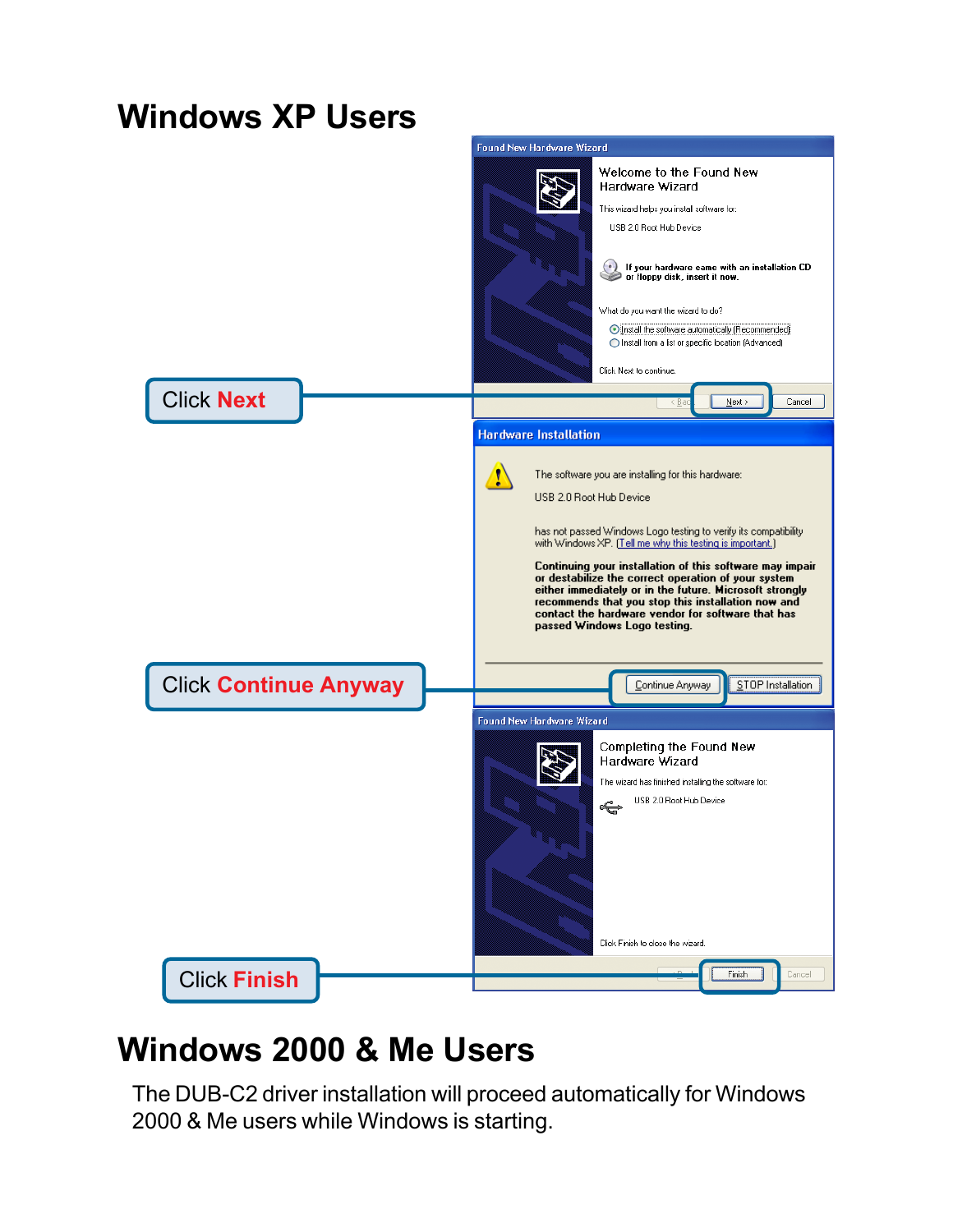### **Windows 98SE Users**

Follow these steps to complete installation under Windows 98. You will have to repeat these steps twice.

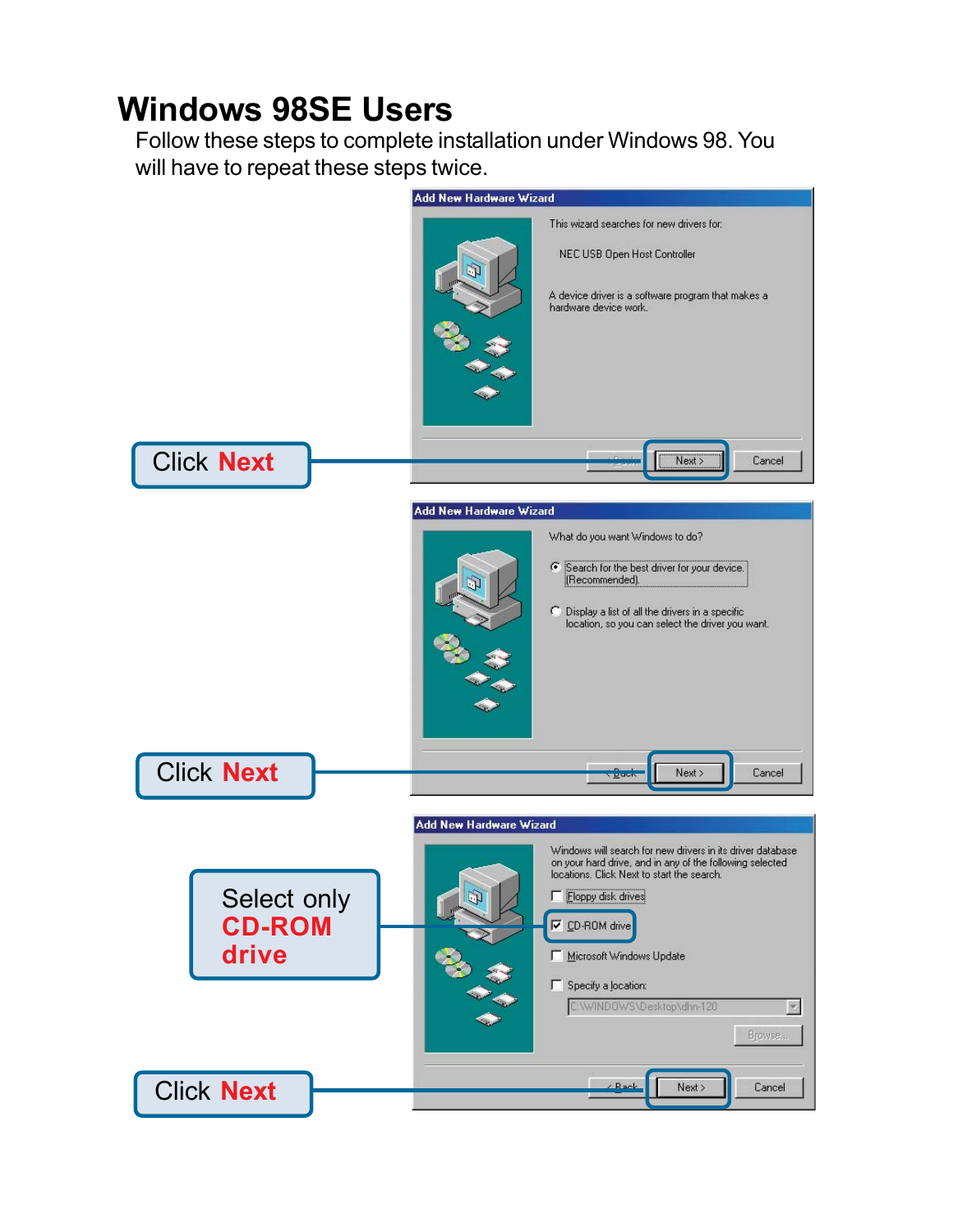### **Windows 98SE Users**

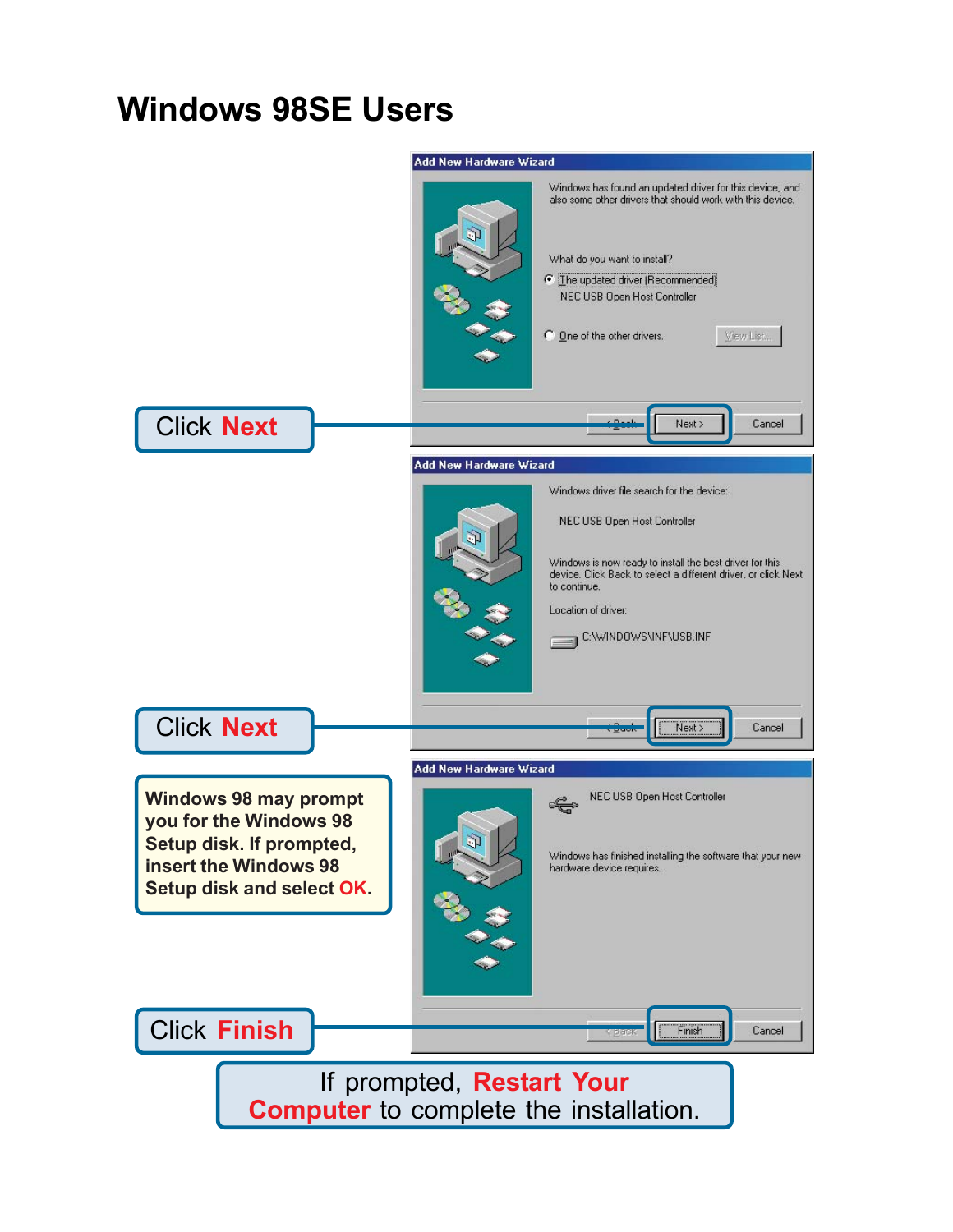## **Macintosh OS X 10.1 Users**

Follow these steps to complete installation under Macintosh OS X 10.1.

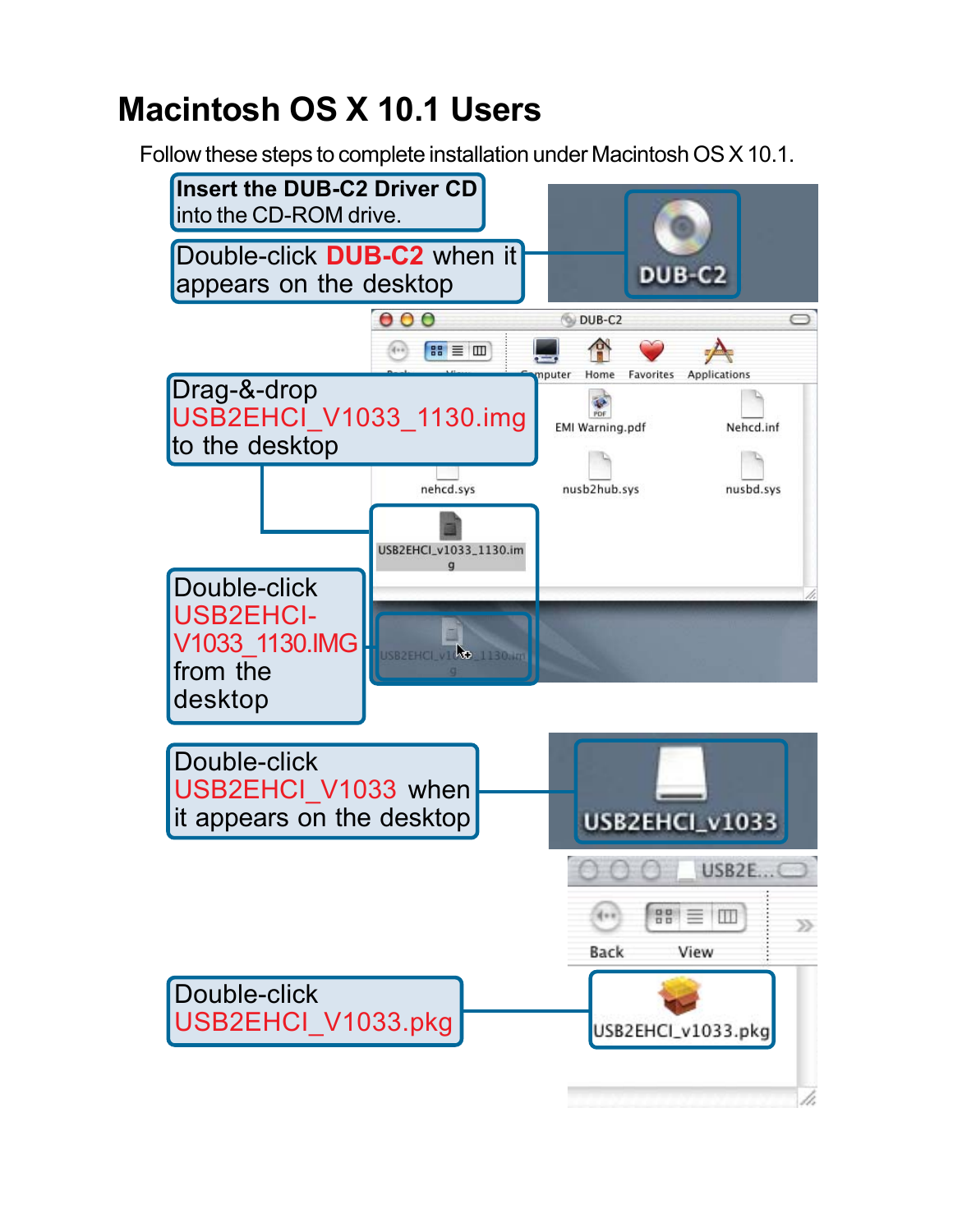## **Macintosh OS X 10.1**

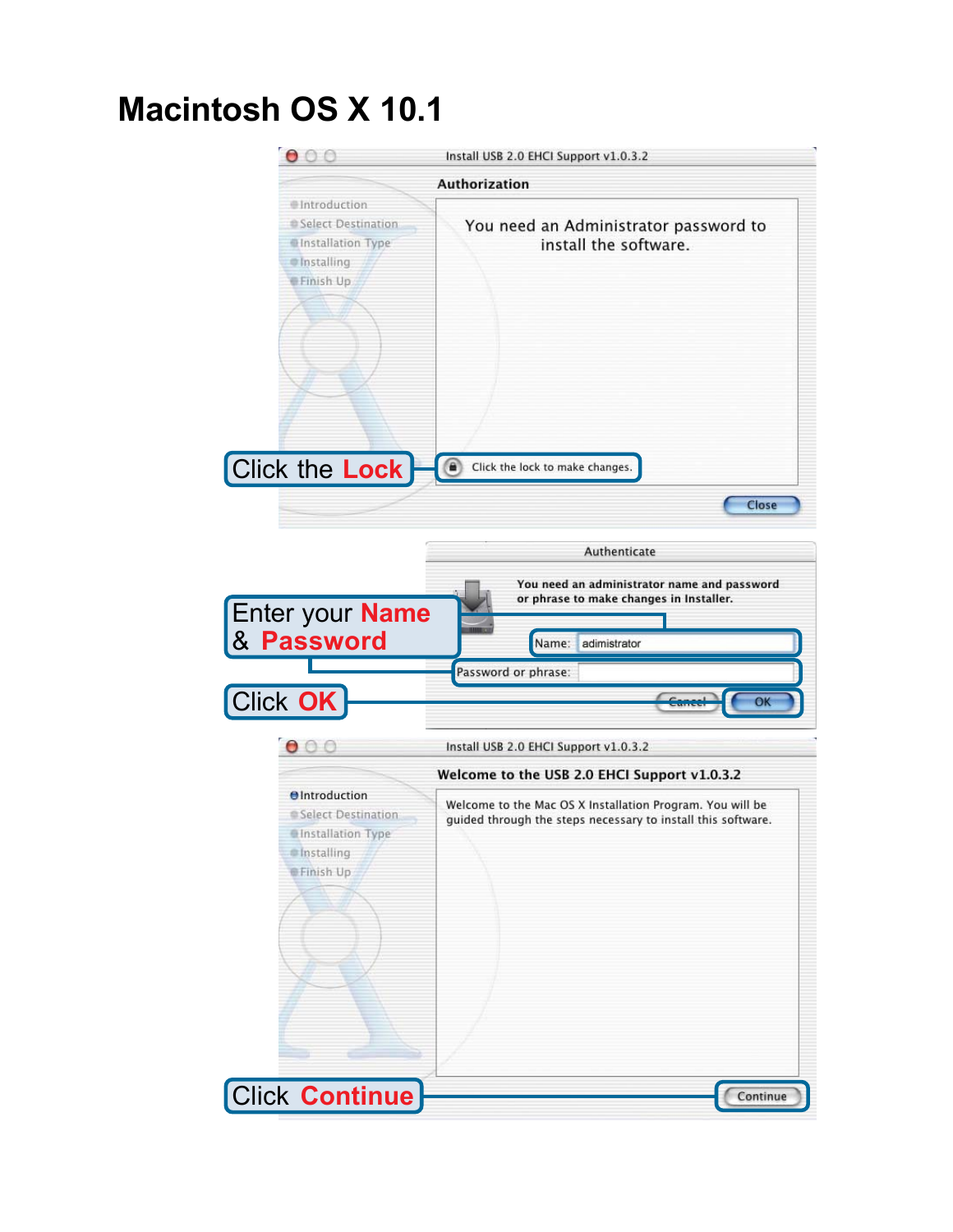## **Macintosh OS X 10.1**





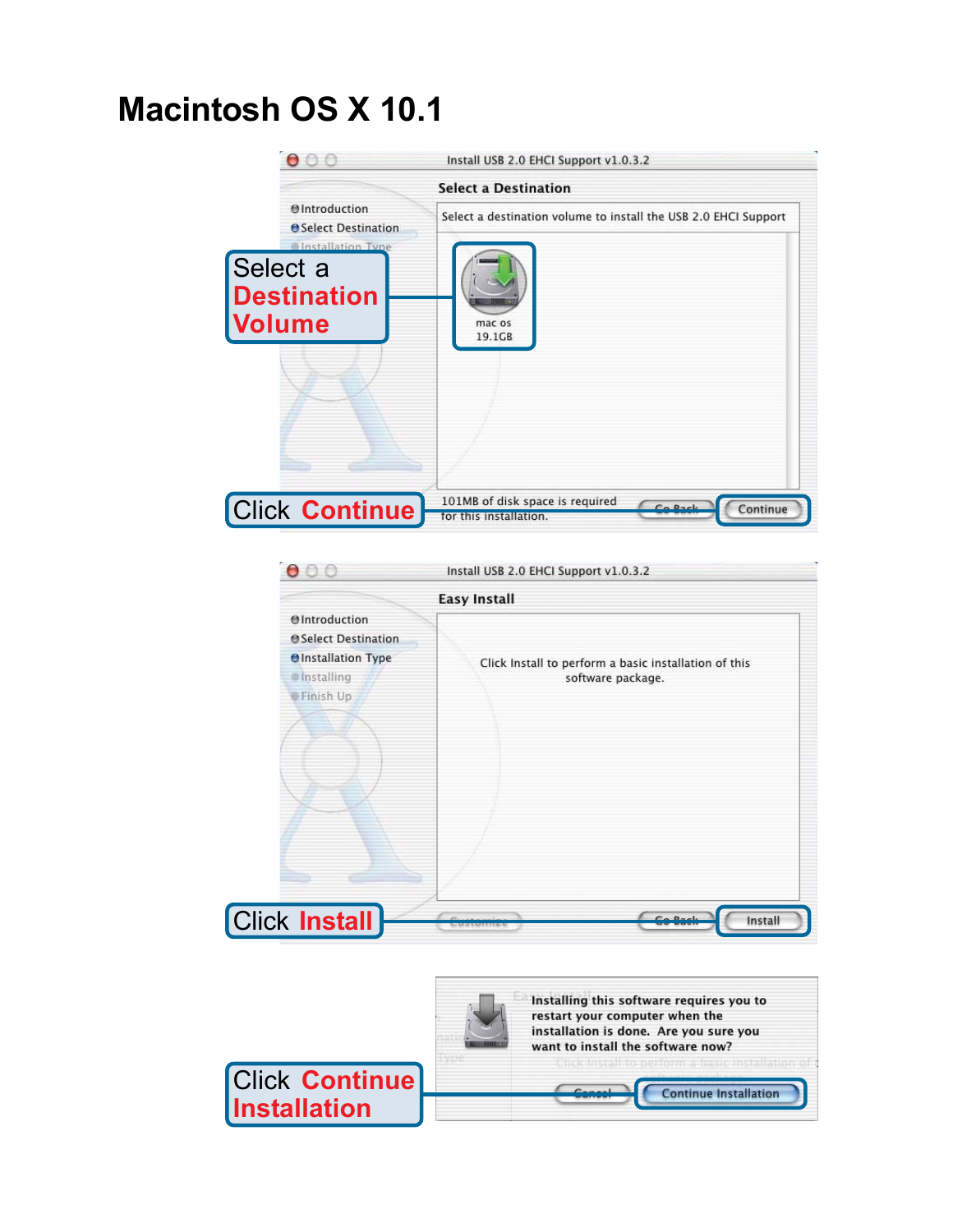## **Macintosh OS X 10.1**



## **Typical DUB-C2 Installation**

Once properly installed, the **DUB-C2 Hi-Speed USB 2.0 2-Port Cardbus Adapter** can be used to connect both USB 2.0 and USB 1.1 devices to any of its two USB ports.

The diagram below shows a typical installation using the DUB-C2 and other USB devices.

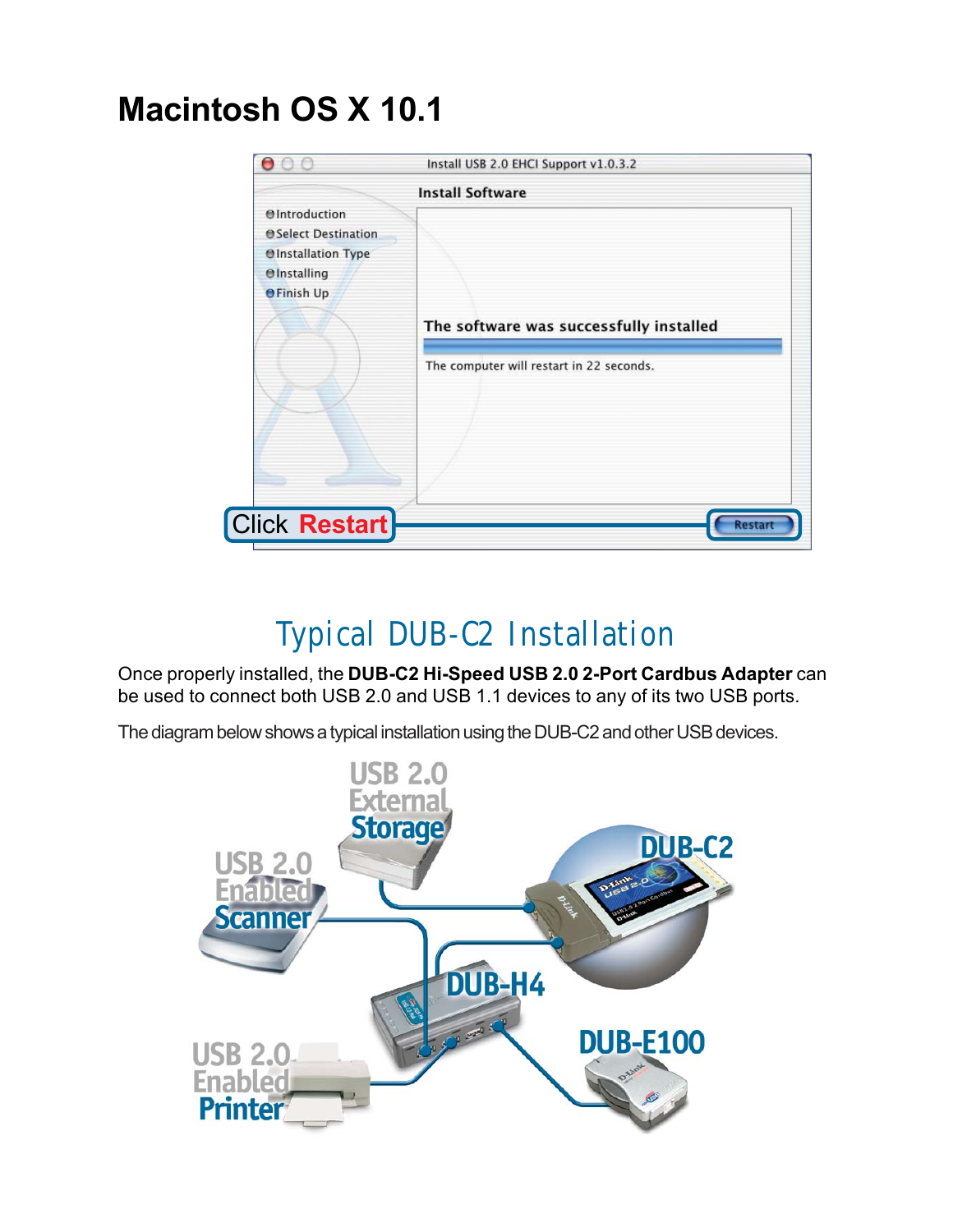

#### **Introduction**

USB stands for Universal Serial Bus. It is a standard for connecting external devices to your computer quickly and easily. One of the nice things about USB is that power can be provided to the USB device through the USB cable. However, some devices such as printers need more power than the USB ports can provide, so those devices will have to use an external power source. USB also allows the device to be connected and removed from the PC without the need to shut -down the computer.

USB 2.0 is the second generation standard that improves on USB 1.1 to provide faster and more reliable data transfers. USB 1.1's speed of 12Mbps is extended to 480Mbps in USB 2.0. The improved speed and bandwidth opens up the possibility for newfound solutions such as external backup or data storage solutions, as well as digital audio and video solutions.

One important feature of the USB 2.0 standard is that it is backward compliant with USB 1.0 and USB 1.1. This means that all of your current USB products will work with USB 2.0 adapters.

Many USB products are widely available on the market and more are being developed for future release. Because of the high speed of the USB interface, a USB hub can be used to connect more than one USB device to one USB port at one time. The USB standard specifies that up to 127 devices can be connected to your computer.

### **Helpful Tips**

- When connecting the USB cable to the computer, make sure that the USB cable is inserted securely.
- Remember that when connecting USB 1.0 or USB 1.1 products into a USB 2.0 adapter, the USB 1.x product will not work faster.
- To ensure optimal performance when using USB 2.0 devices, use a USB 2.0 certified cable such as the DUB-C5AB.
- The DUB-C2 will work in Macintosh OS 8/9 at USB 1.1 speeds using the built-in drivers for the appropriate operating system.